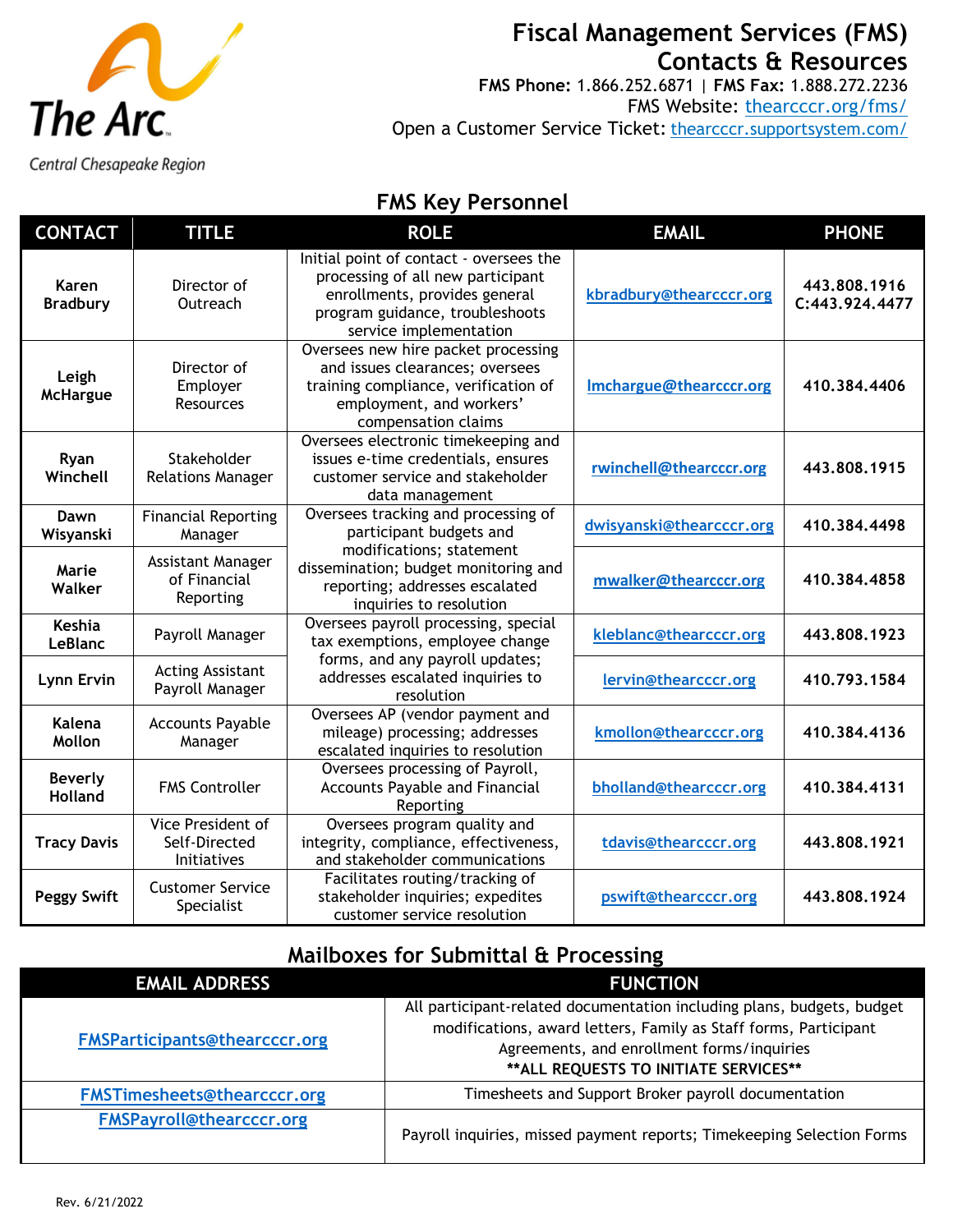

## **Fiscal Management Services (FMS) Contacts & Resources**

**FMS Phone:** 1.866.252.6871 | **FMS Fax:** 1.888.272.2236 FMS Website: [thearcccr.org/fms/](https://thearcccr.org/fms/) Open a Customer Service Ticket: [thearcccr.supportsystem.com/](https://thearcccr.supportsystem.com/)

Central Chesapeake Region

| FMSNewHirePackets@thearcccr.org        | All new hire paperwork, correspondence, and questions                    |
|----------------------------------------|--------------------------------------------------------------------------|
| FMSTrainingDocumentation@thearcccr.org | All training certificates and updates including First Aid and CPR cards, |
|                                        | Support Broker training certificates, etc.                               |
| FMSEmployeeRelations@thearcccr.org     | Termination forms, verifications of employment requests, unemployment    |
|                                        | inquiries, and workers' compensation claims                              |
|                                        | Employee change forms (demographic, service code or rate changes) and    |
| FMSEmployeeUpdates@thearcccr.org       | changes to direct deposit or tax withholdings                            |
| PaycomHelp@thearcccr.org               | Electronic time submittal questions or requests for system assistance    |
| FMSStatements@thearcccr.org            | Statement questions/issues and planning team email updates               |
| <b>FMSVendor@thearcccr.org</b>         | All vendor payment requests and supporting documentation                 |
| <b>FMSMileage@thearcccr.org</b>        | Mileage reimbursement requests                                           |
| FMSHRSTAccessRequests@thearcccr.org    | HRST access requests for any self-directed participant served by The Arc |

### **Arc Self-Direction Web Links**

| <b>WEB LINK</b>                                             | <b>FUNCTION</b>                                                                                                                               |
|-------------------------------------------------------------|-----------------------------------------------------------------------------------------------------------------------------------------------|
| https://thearcccr.supportsystem.com/                        | The Arc utilizes a customer service ticket system to address issues quickly<br>and efficiently.<br>Need help? Open a customer service ticket! |
| https://www.thearcccr.org/fms/#sign_up_f<br>or_fms_updates! | The Arc sends frequent general FMS notices to participants and their<br>planning teams.<br>Be sure to sign up for our communications!         |

### **External Self-Direction Web Links\***

| <b>WEB LINK</b>                                                                                                                      | <b>FUNCTION</b>                                                                                                                                    |
|--------------------------------------------------------------------------------------------------------------------------------------|----------------------------------------------------------------------------------------------------------------------------------------------------|
| https://dda.health.maryland.gov/Pag                                                                                                  | Maryland Dept of Health - Developmental Disabilities Administration (DDA)                                                                          |
| es/Self-Determination.aspx                                                                                                           | webpage for Self-Determination and Self-Directed Services                                                                                          |
| https://dda.health.maryland.gov/Pag                                                                                                  | Maryland Dept of Health - Developmental Disabilities Administration (DDA)                                                                          |
| es/sdforms.aspx                                                                                                                      | webpage for Self-Directed Services Guidance, Forms, and Webinars                                                                                   |
| https://dda.health.maryland.gov/Pag                                                                                                  | Maryland Dept of Health - Developmental Disabilities Administration (DDA)                                                                          |
| es/FAQ_about_Self-Direction.aspx                                                                                                     | webpage for Self-Direction FAQs                                                                                                                    |
| https://dda.health.maryland.gov/Pag<br>es/Regional%20Offices.aspx and<br>https://dda.health.maryland.gov/Pag<br>es/Headquarters.aspx | Maryland Dept of Health - Developmental Disabilities Administration (DDA)<br>webpage for Regional Offices and DDA Headquarters Contact Information |
| https://dda.health.maryland.gov/Pag                                                                                                  | Maryland Dept of Health - Developmental Disabilities Administration (DDA)                                                                          |
| es/training.aspx                                                                                                                     | webpage for Training Calendar & Resources                                                                                                          |
| https://dda.health.maryland.gov/Pag                                                                                                  | Maryland Dept of Health - Developmental Disabilities Administration (DDA)                                                                          |
| es/DDA_COVID-19_Information.aspx                                                                                                     | webpage for COVID19 and Appendix K Information                                                                                                     |